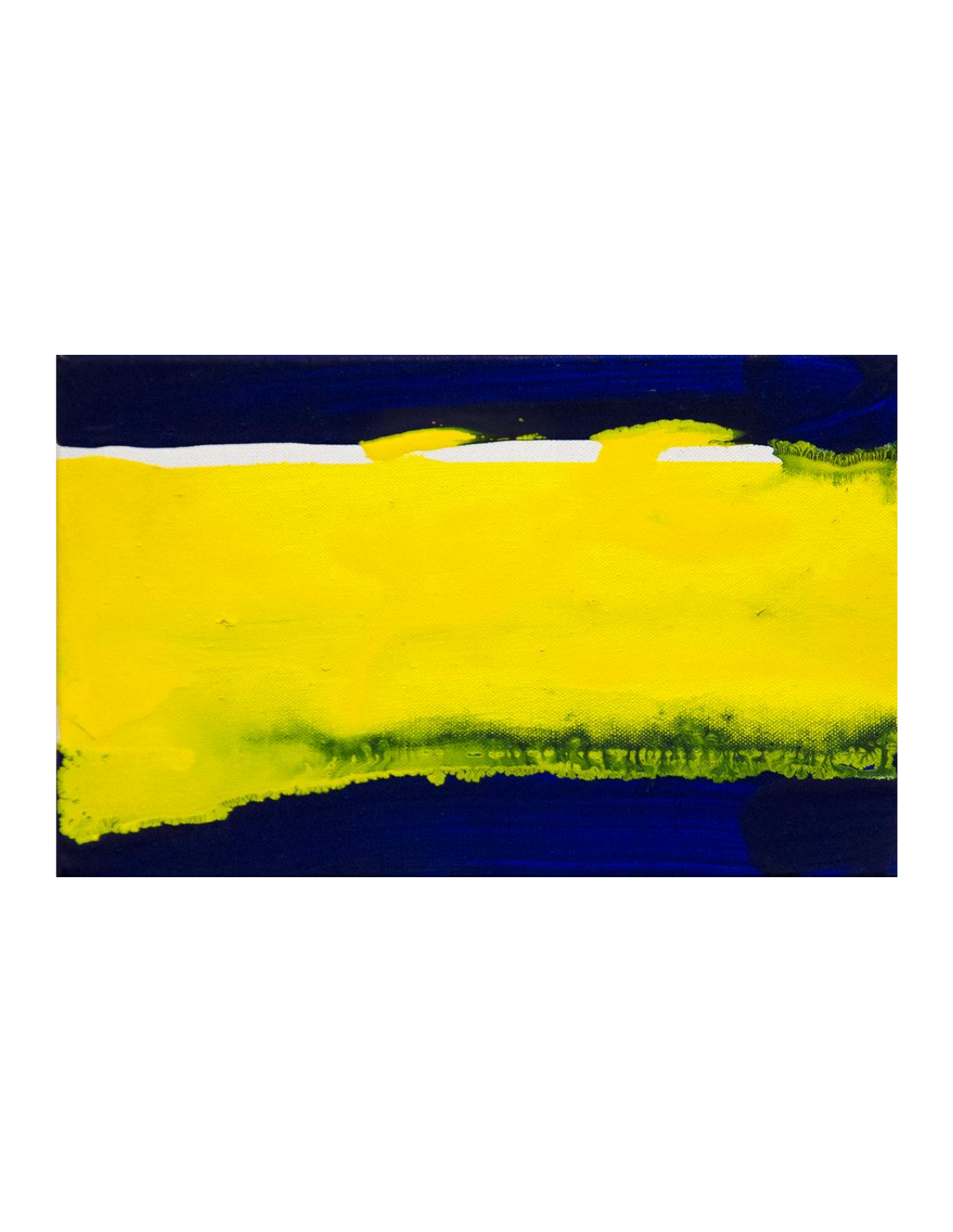## **Ducat SAM FRANCIS (1923-1994)**

1986 5 1/2 x 8 3/4 in. (12 1/4 x 15 1/4 x 1 1/4 in.) acrylic on canvas Stamped verso, "The Sam Francis Estate"

24055

## **PROVENANCE:**

Estate of the Artist Eaton Fine Art, Inc., West Palm Beach Private Collection, Florida Heather James Fine Art

Sam Francis (1923-1994) was born in San Mateo, California, and studied botany, medicine and psychology at the University of California, Berkeley. He served in the United States Air Force during World War II before being injured in a plane crash. He was in the hospital for several years with spinal tuberculosis, and it was while there that he began to paint. Once out of the hospital he returned to Berkeley, this time to study art.

Francis was initially influenced by the work of Abstract Expressionists such as Mark Rothko, Arshile Gorky and Clyfford Still. He spent the 1950s in Paris, having his first exhibition there in 1952. While there he became associated with Tachisme. He later spent time in Japan, and some have seen an influence from Zen Buddhism in his work. Francis spent some time in Paris executing entirely monochromatic works, but his mature pieces are generally large oil paintings with splashed or splattered areas of bright contrasting color. Areas of white canvas are often left to show through, and in later works, paint is sometimes confined to the edges of the canvas.

Luminous and painterly, rather than gestural, his "signature" paintings of the early 1950s are overlays of serial but asymmetrical biomorphic forms saturated with color. The mid 50s saw Francis include fields of various sized clusters of cell-like shapes usually in blue, yellow, and red on a white ground. Francis returned to California during the 1960s and continued painting in Los Angeles. During the final three decades of his career his style of large scale bright Abstract Expressionism was also closely associated with Color Field painting.

The information and material herein represents Gallery's best efforts and understanding of the current history and scholarship with respect to the provenance of the Work(s) of Art described and is not part of any warranty.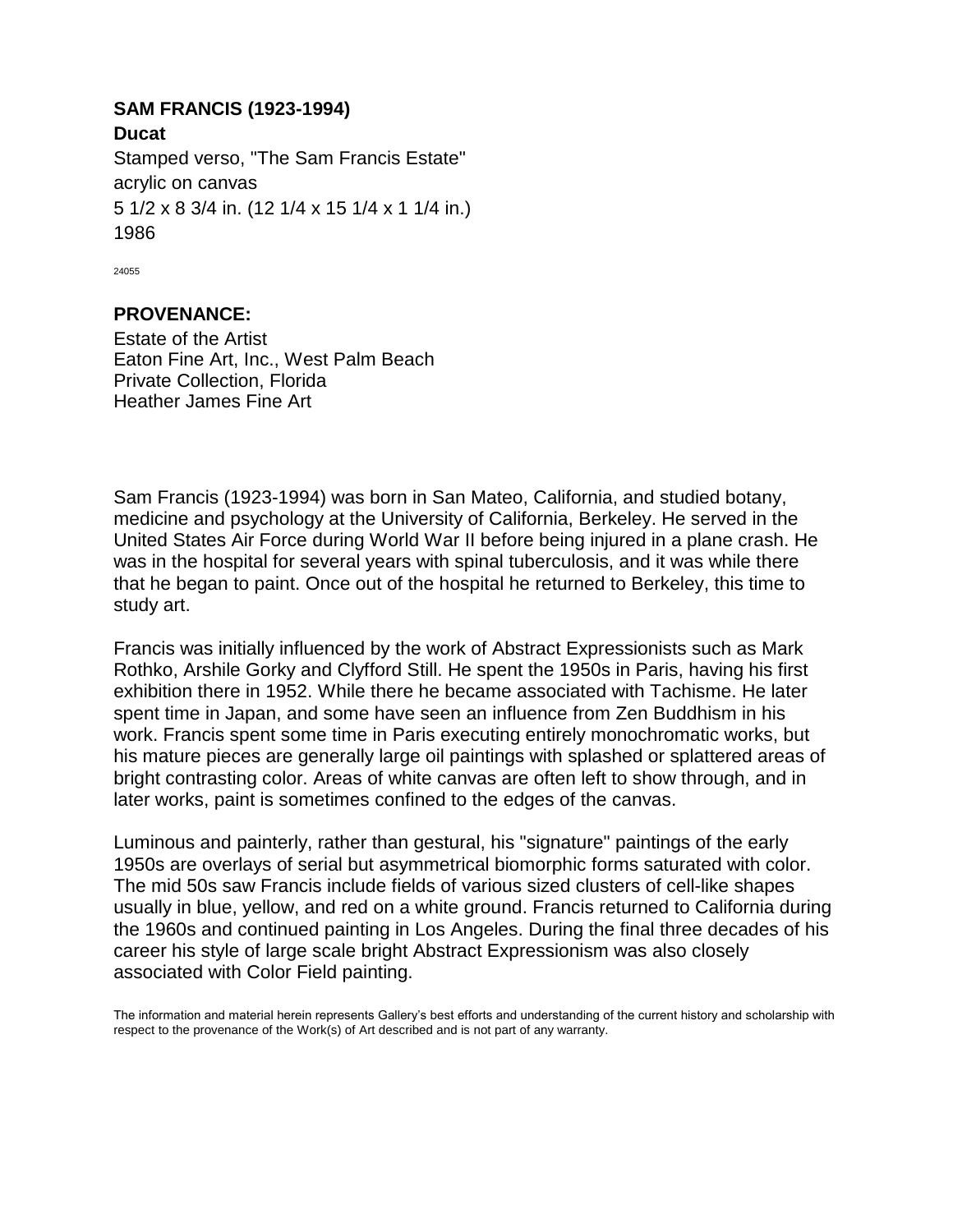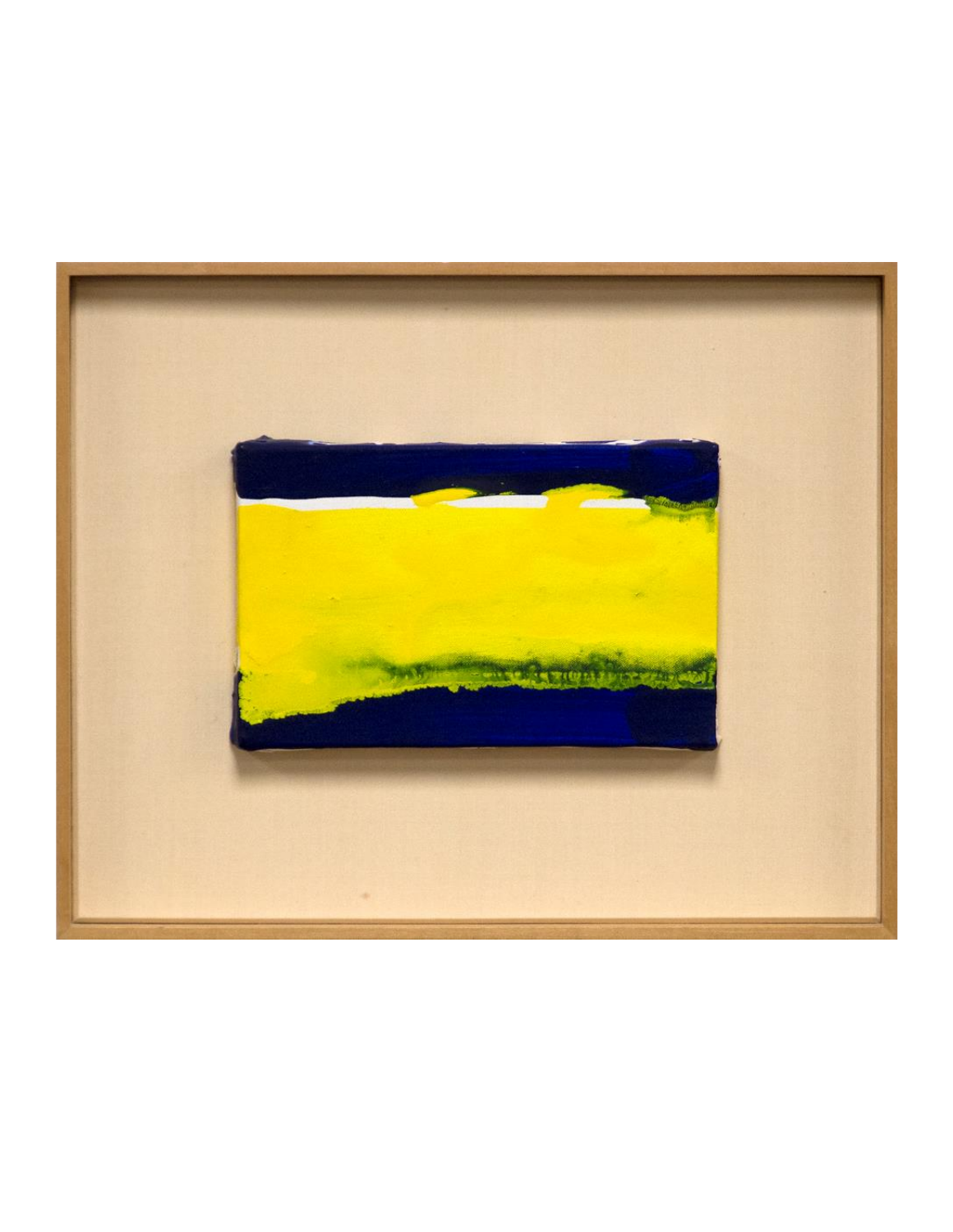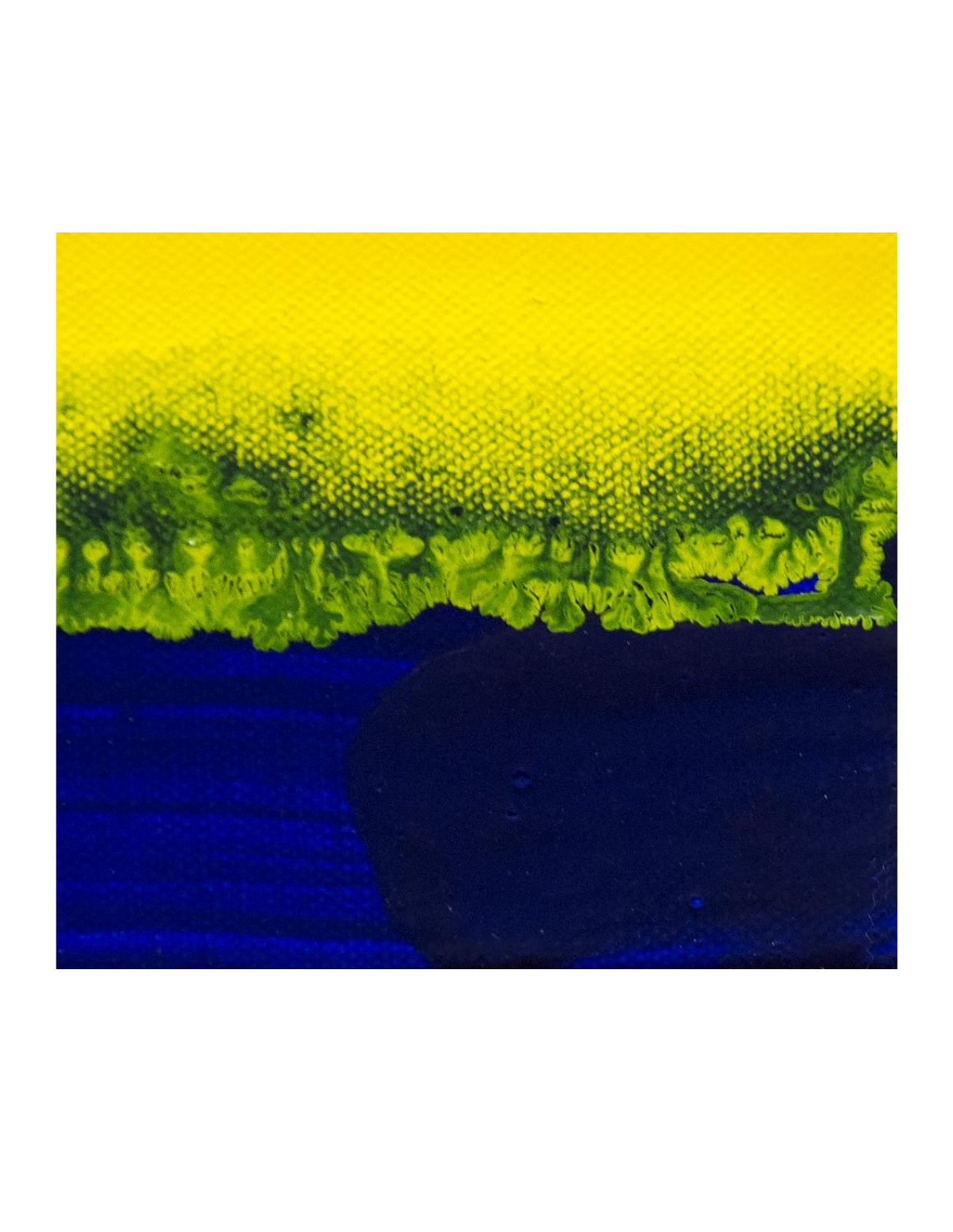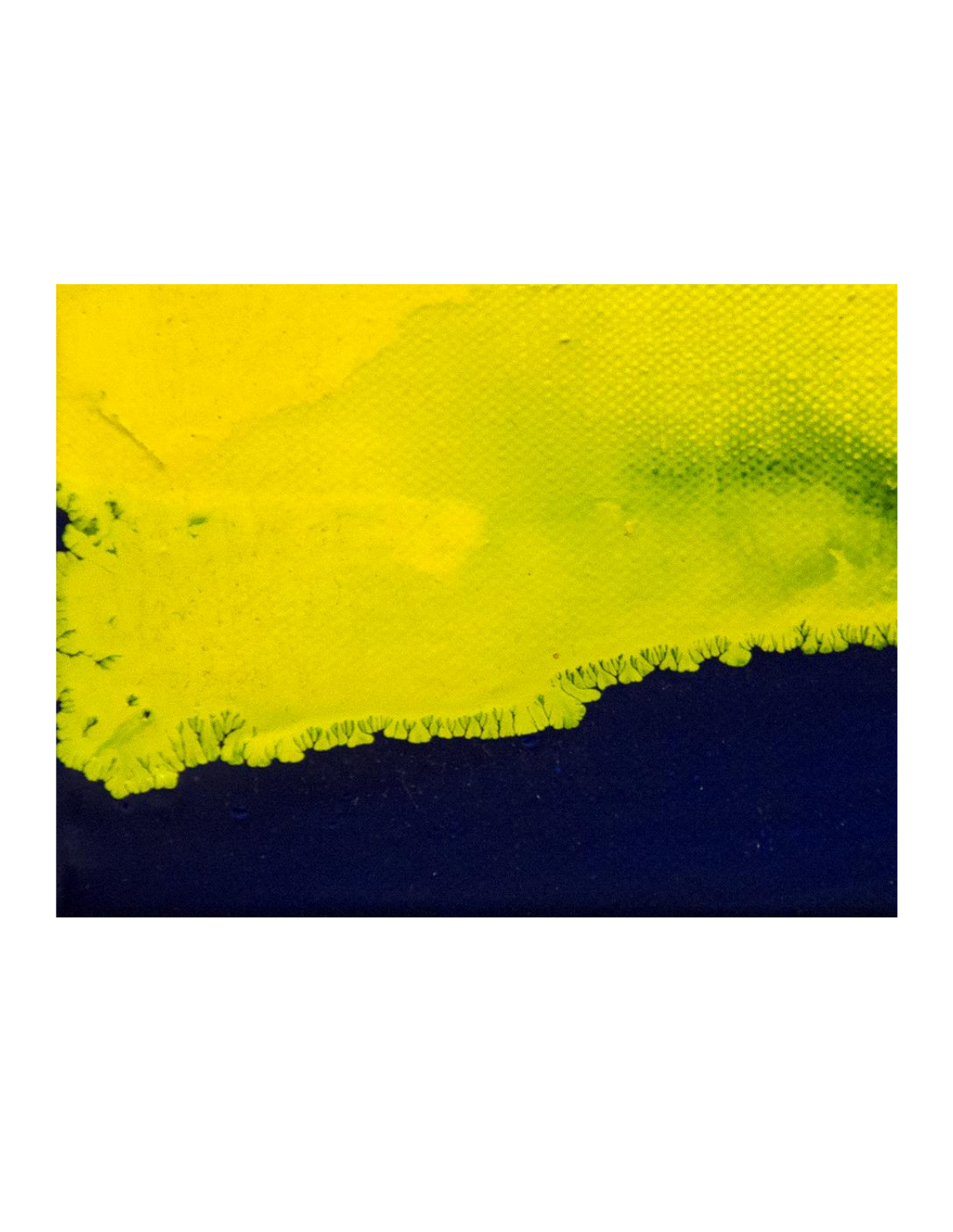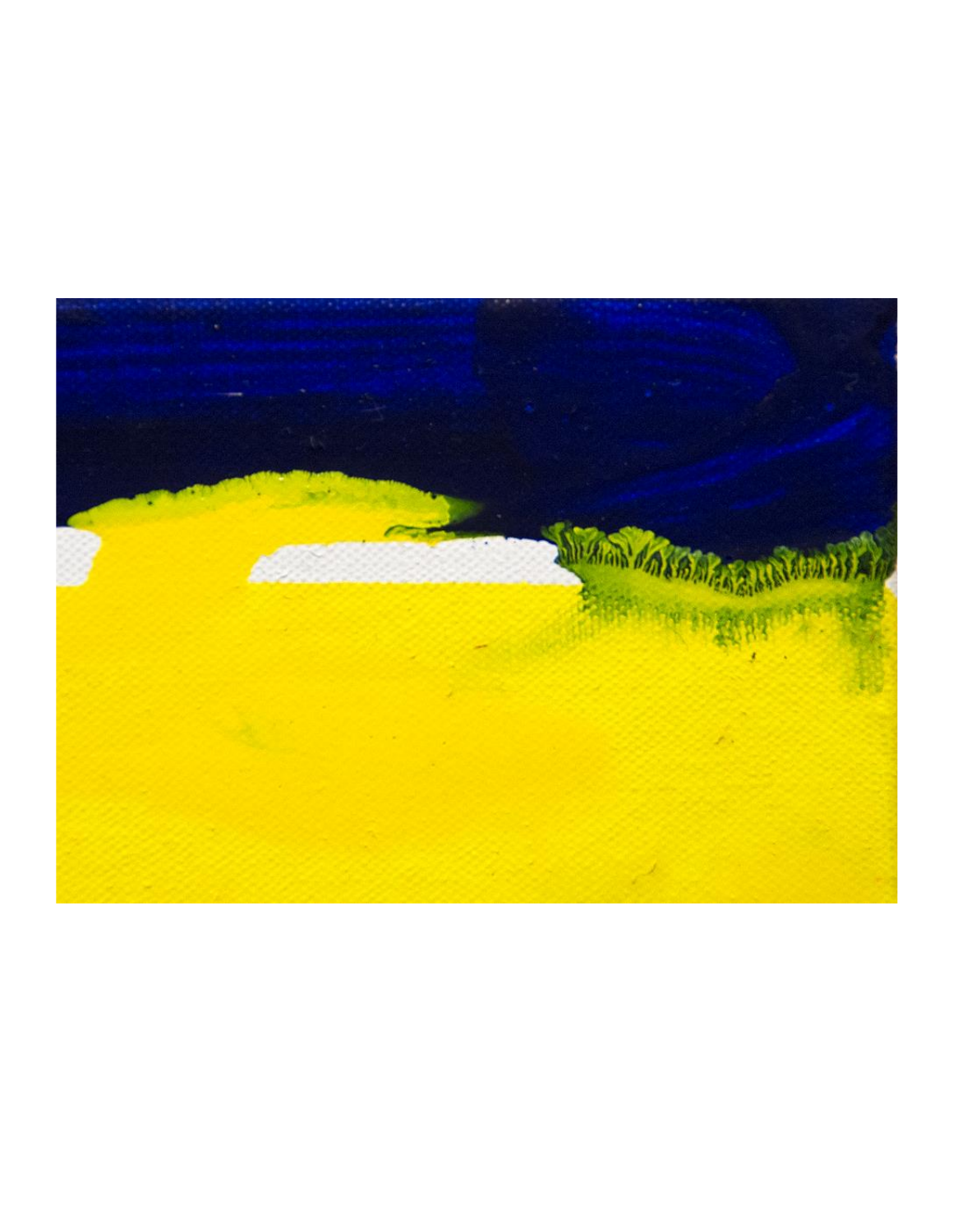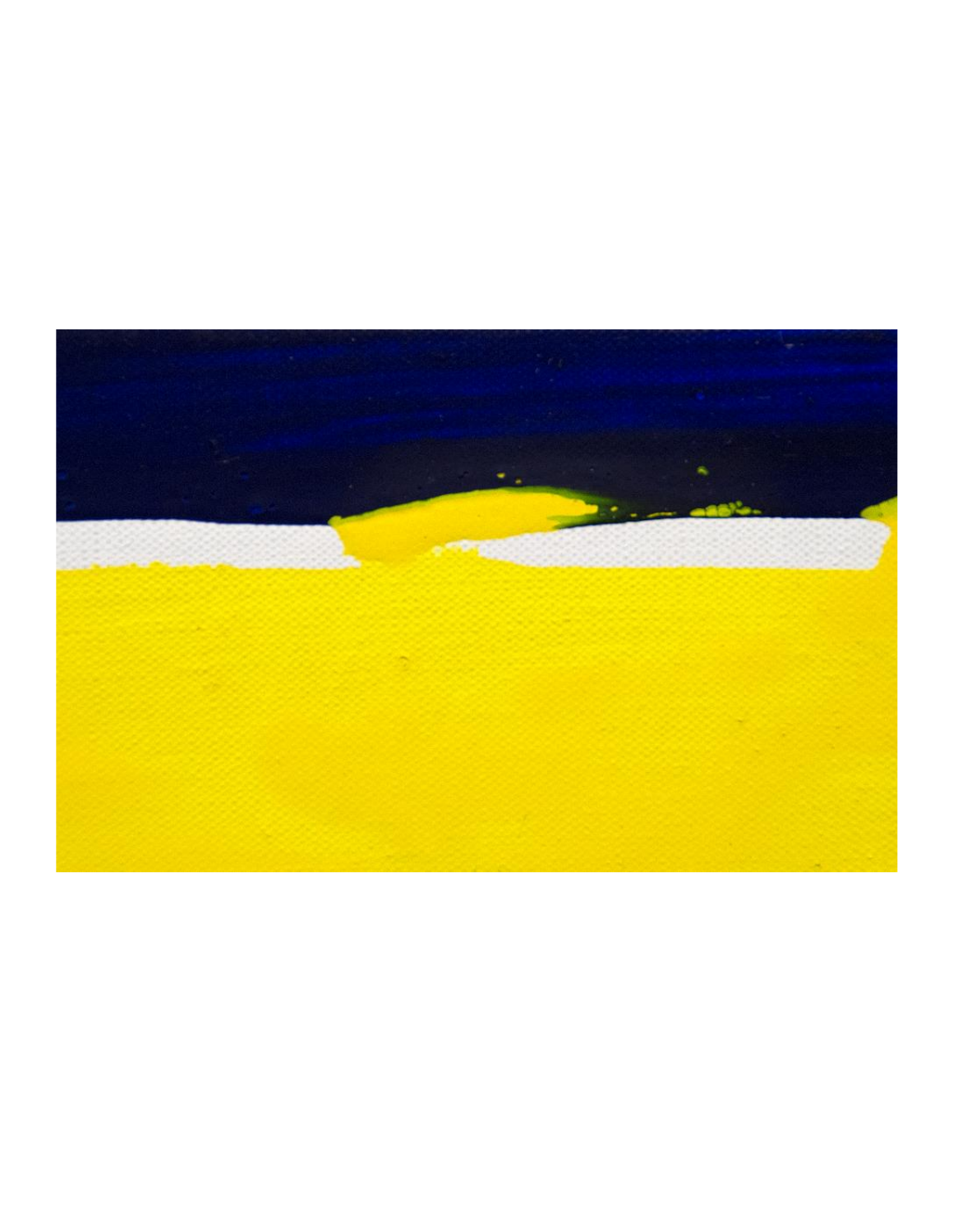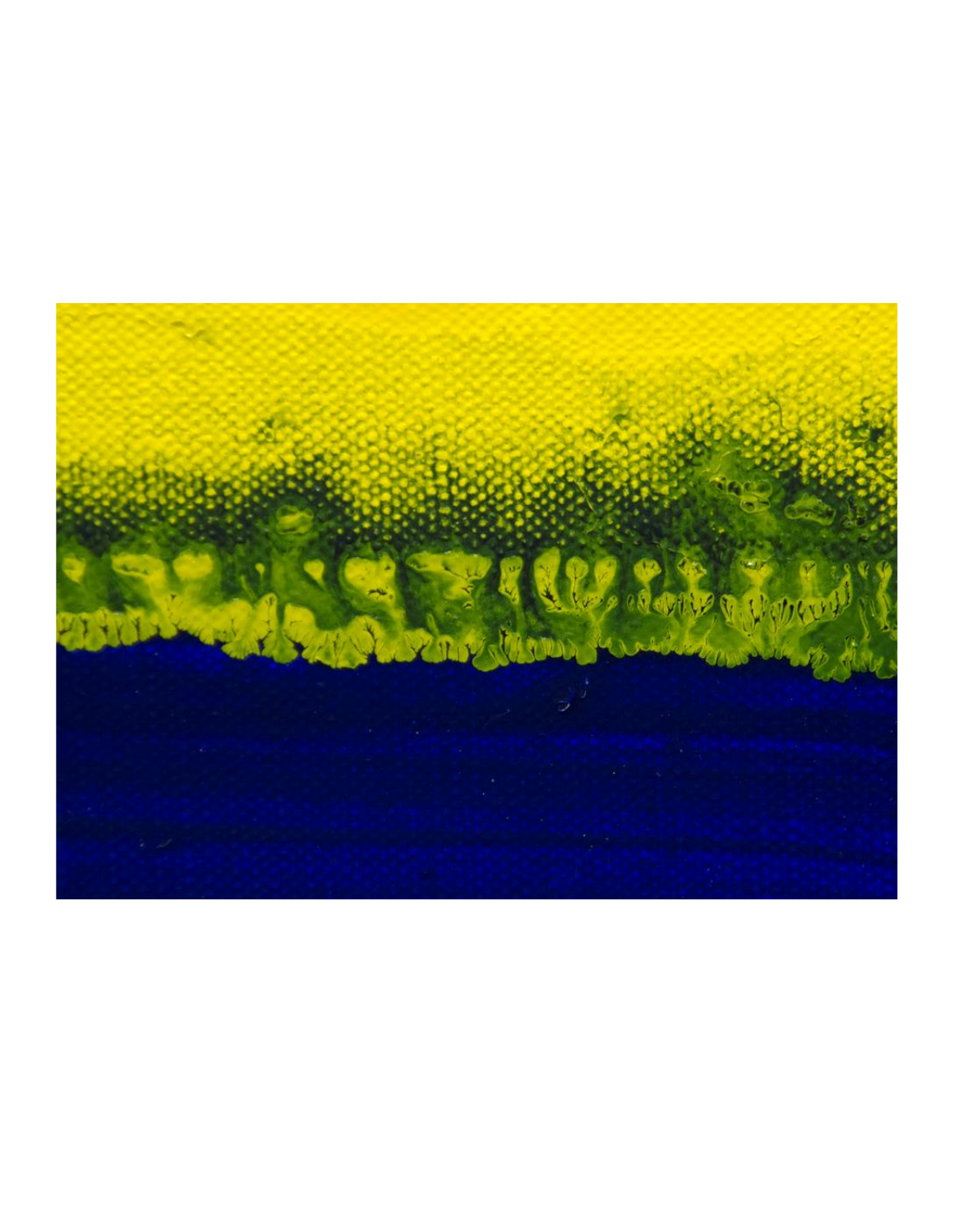